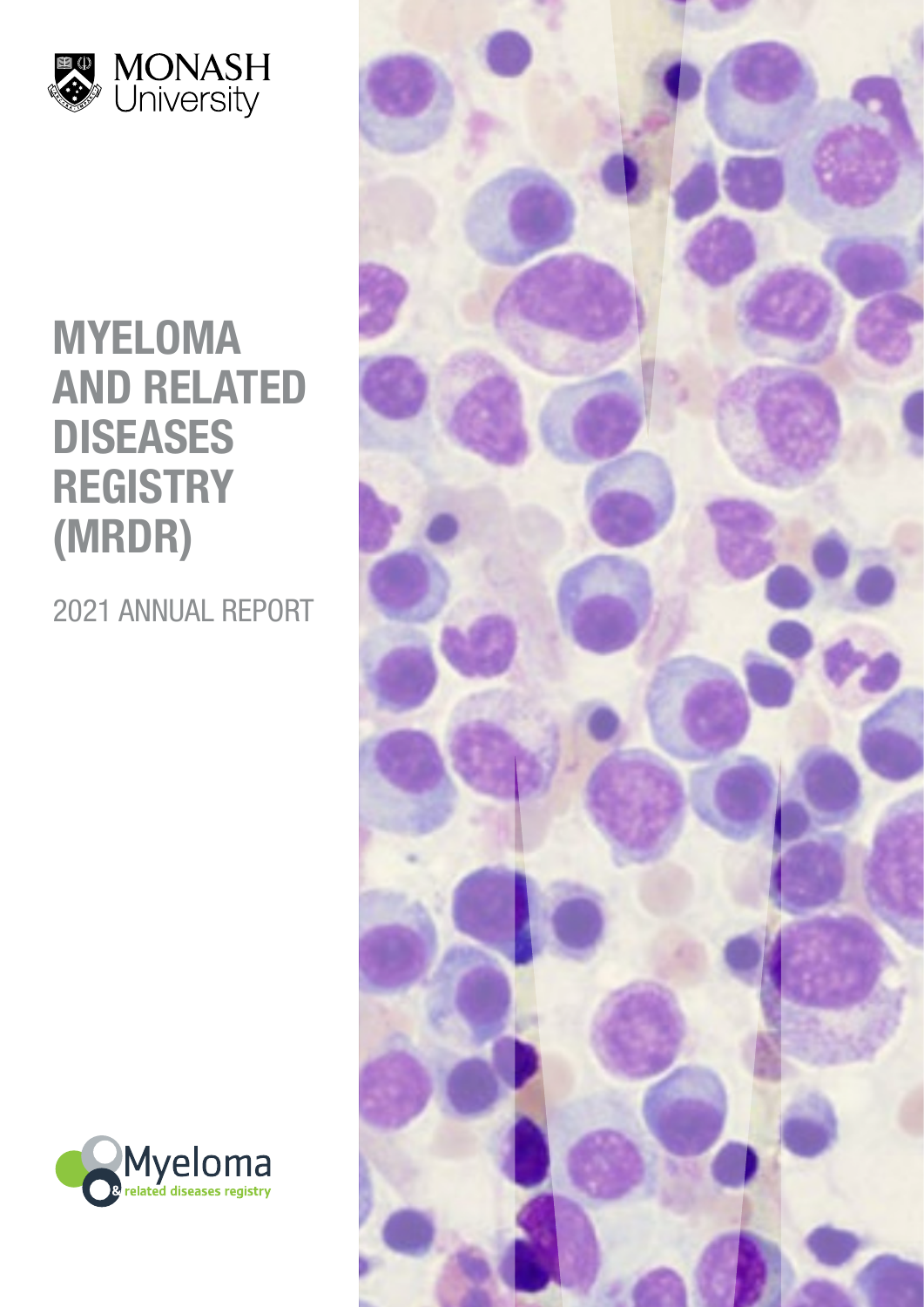The MRDR is a clinical quality registry established in 2012 that aims to improve myeloma outcomes by providing an evidence base for the best strategies to diagnose, treat and support people with myeloma and related diseases.

The registry has participating hospitals and clinics in all jurisdictions in Australia and New Zealand. Data collected includes patient demographics, clinical characteristics, test results at diagnosis, treatment, response, follow-up and outcomes including survival and quality of life.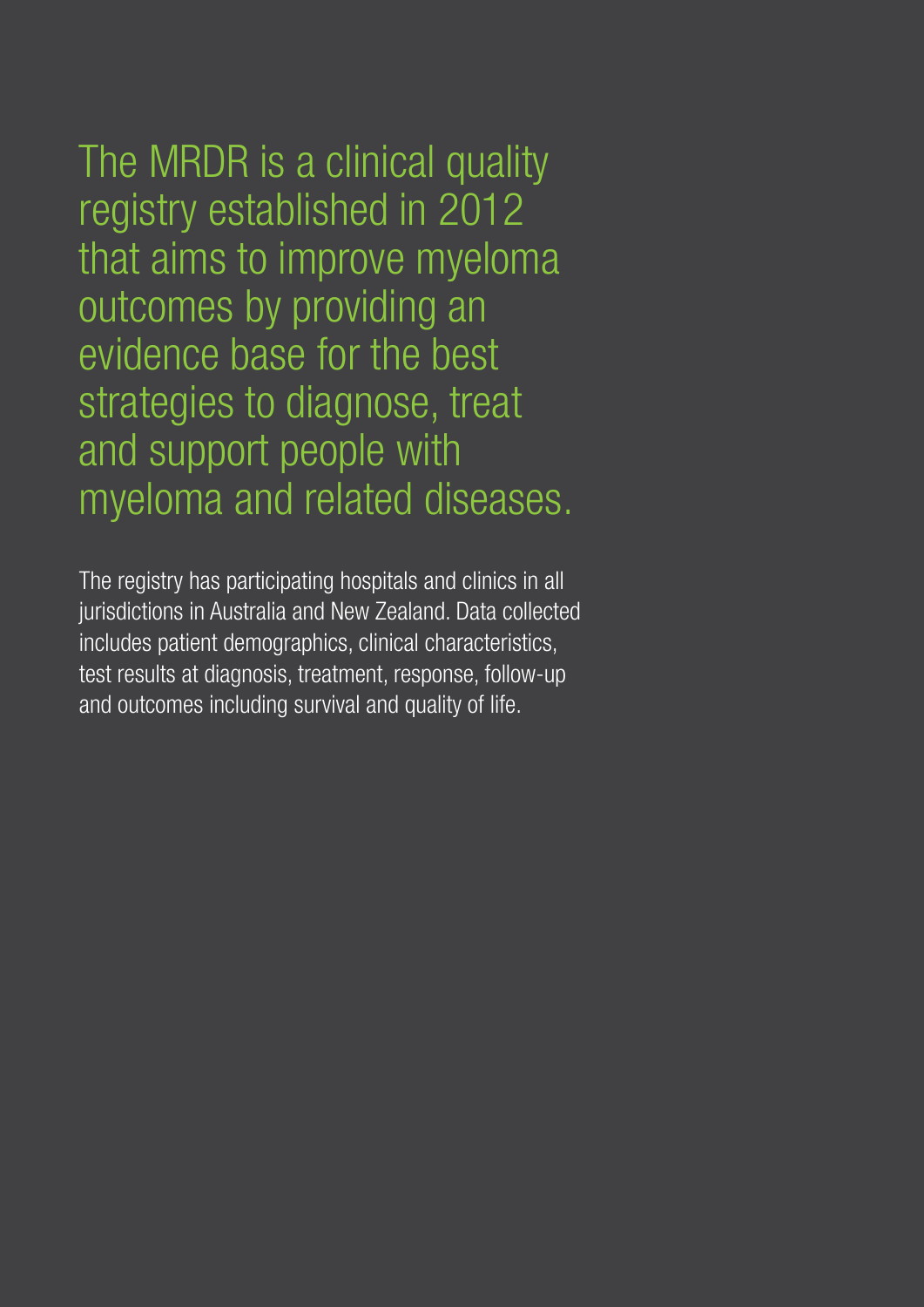## BENCHMARKING TO IMPROVE CARE

The MRDR provides six-monthly data reports to participating sites comparing each site's registry data to the rest of the MRDR cohort. Treatment varies between centres, and these reports allow treating institutes and clinicians to identify areas of difference and where there may be opportunities for improvement. In this way the MRDR facilitates work towards higher quality care.

## MRDR NETWORK

The established MRDR network and data collection infrastructure of >50 participating metropolitan & regional, public & private health services throughout Australia and New Zealand provides a solid base from which to conduct many and diverse projects, and enhances our capacity for rapid translation of results. In addition, the MRDR's close association with relevant professional and research groups, Myeloma Australia (a national patient advocacy group), policy-makers and and industry partners, further strengthens our capacity for research translation.

The MRDR informs national and international policy, guidelines and practice through representation of Management and Steering Committee members in:



- Myeloma Australia
- Myeloma Australia Medical Scientific Advisory Group (MSAG)
- Haematology Society of ANZ Nursing Group (HSANZ NG)
- Myeloma Special Practice Network (M-SPN) of the HSANZ NG
- Haematology Society of ANZ (HSANZ)
- Cancer Nurses Society of Australia (CNSA)
- International Myeloma Working Group (IMWG)
- Australasian Myeloma Research Consortium (AMaRC)
- Synergistic relationship with pharmaceutical industry partners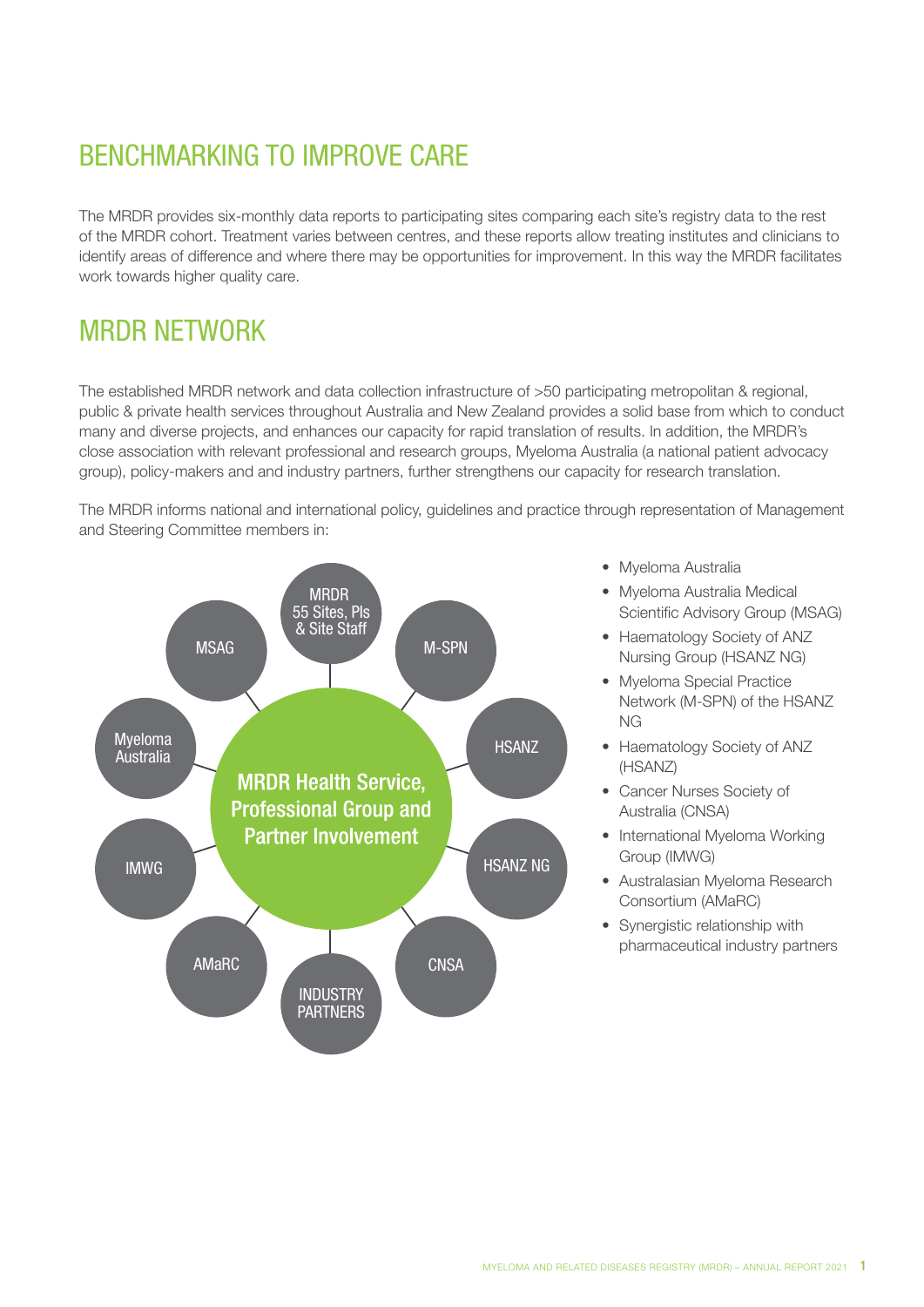# MRDR 2021 AT A GLANCE





5033 PATIENTS REGISTERED 852 NEW PATIENTS

- 72% MULTIPLE MYELOMA (MM)
- 26% MGUS / SMOULDERING MM1
- 2% PCL<sup>2</sup> / PLASMACYTOMA



## MYELOMA 1000 BIOBANK: THE ONLY PROSPECTIVE FULLY ANNOTATED 'LIQUID BIOPSY' BIOBANK IN THE WORLD

560 MYELOMA 1000 BIOBANK PATIENTS:



59% MM 32% MGUS  $\Box$  9% SMM

15 MYELOMA 1000 APPROVED SITES



## 38 REQUESTS: DATA/ANALYSES/REPORTS



- **23 INVESTIGATOR** -DRIVEN
	- 9 OPERATIONAL / ONGOING REPORTS
- **6 INDUSTRY**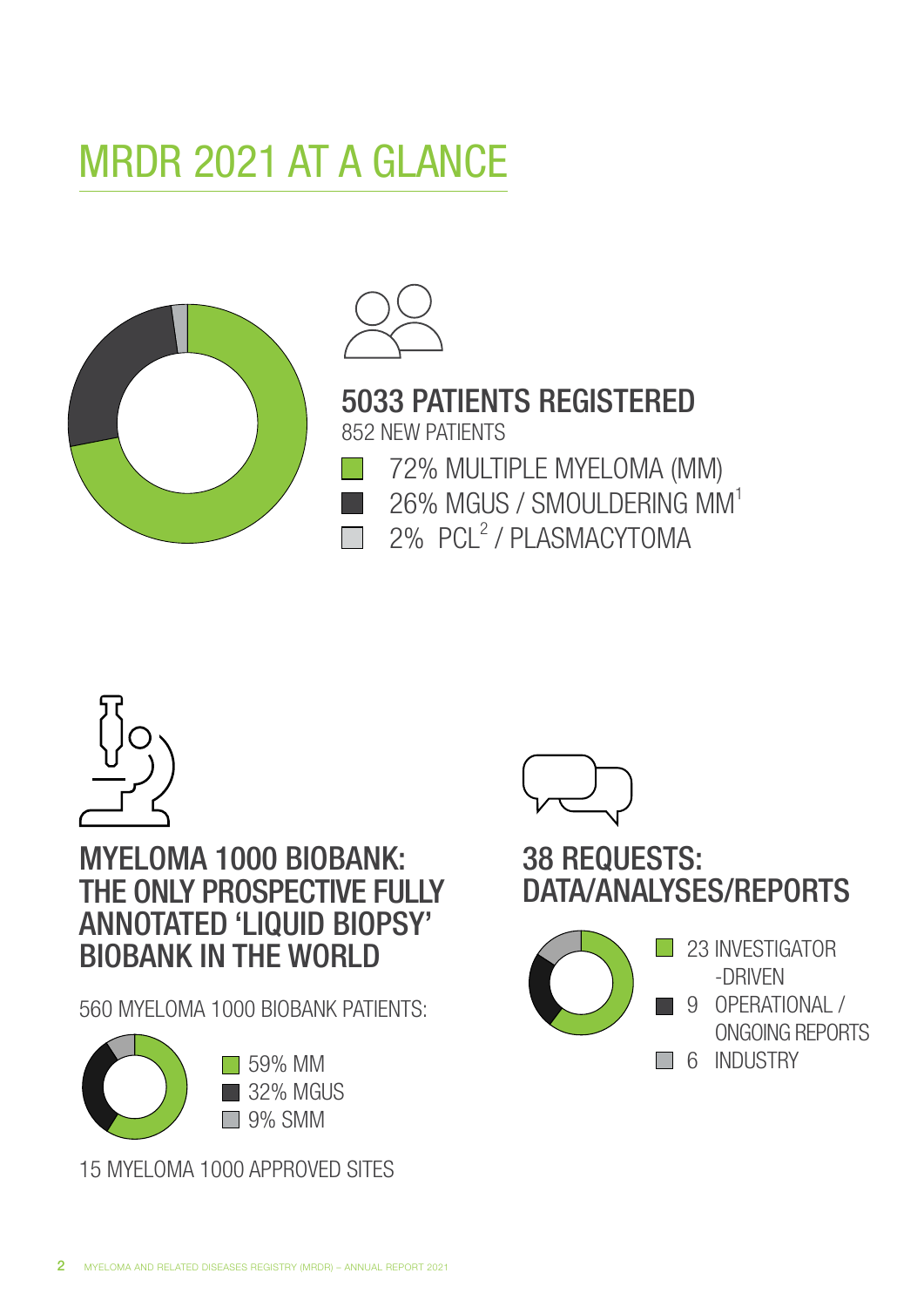

## MULTIPLE MYELOMA

## **PATIENTS**

AGE (MEDIAN): 68 YEARS FEMALE 40% / MALE 60%

## SURVIVAL

56% OF PATIENTS SURVIVE TO 5 YEARS

## STEM CELL TRANSPLANTS IN PATIENTS  $<$  70 YEARS<sup>4</sup>

ALL PATIENTS: 75% <65 YEARS AT DIAGNOSIS: 82% 65-70 YEARS AT DIAGNOSIS: 60%

1. Possible precursor disease for MM

2. PCL = Plasma cell leukemia

- 3. Ethics approval and local governance authorisation obtained
- 4. Patients at least 1 year post-diagnosis with some post-registration follow-up.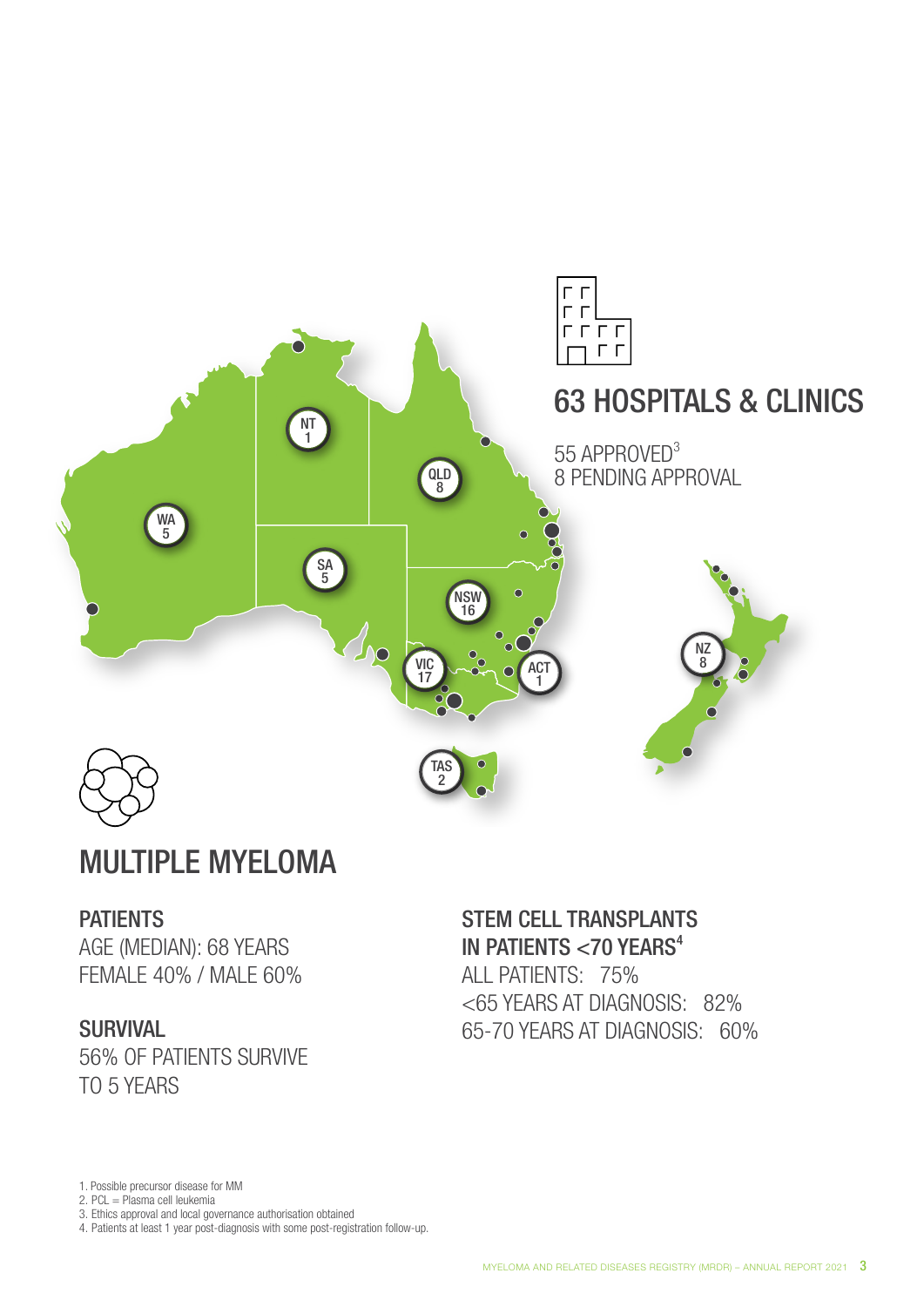## MRDR RESEARCH HIGHLIGHTS FOR 2021

## EpiMAP Myeloma: Epidemiological modelling to deliver better care for Australian patients with myeloma

### Project Funding:

Medical Research Future Fund (MRFF) – Targeted Health System and Community Organisation Research

#### Chief investigators:

Zoe McQuilten, Dennis Petrie, Andrew Spencer, Erica Wood, Anthony Harris, Laura Fanning

The project is developing and validating a novel patientlevel simulation model to estimate the numbers of patients in Australia with MM who will require treatment over the next five years, their disease trajectories, outcomes, and associated quality of life and healthcare costs. The model uses real world data from the MRDR, which will be linked to Commonwealth administrative data and validated with international evidence. The model will be available to inform health-care policy and service delivery planning, including decision-making for future funding of high-cost MM therapies.



## IMPROVE: Immunoglobulins in myeloma patients: research into outcomes, variation in practice and epidemiology

#### Project Funding:

National Blood Authority Research and Development pilot project (IgP04)

#### Chief investigators:

Erica Wood, Krystal Bergin, Philip Crispin, Claire Dendle, Zoe McQuilten, Elizabeth Moore, Orla Morrissey, Arul Earnest, Andrew Spencer, Robert Weinkove.

Immunoglobulin (Ig) therapy is made from donated plasma. MM is one of the most common indications for its use in Australia, with increasing demand and much variation in practice. It is also costly (over \$60 million dollars spent annually in MM in Australia). The IMPROVE study has collected real world data in Australia and New Zealand on immunoglobulin use in MM in response to infection. Recruitment is complete and analysis being finalised. The study will shed light on current practice, costs and outcomes in Ig use and guide policy and clinical practice to improve the stewardship of this resource in Australia.

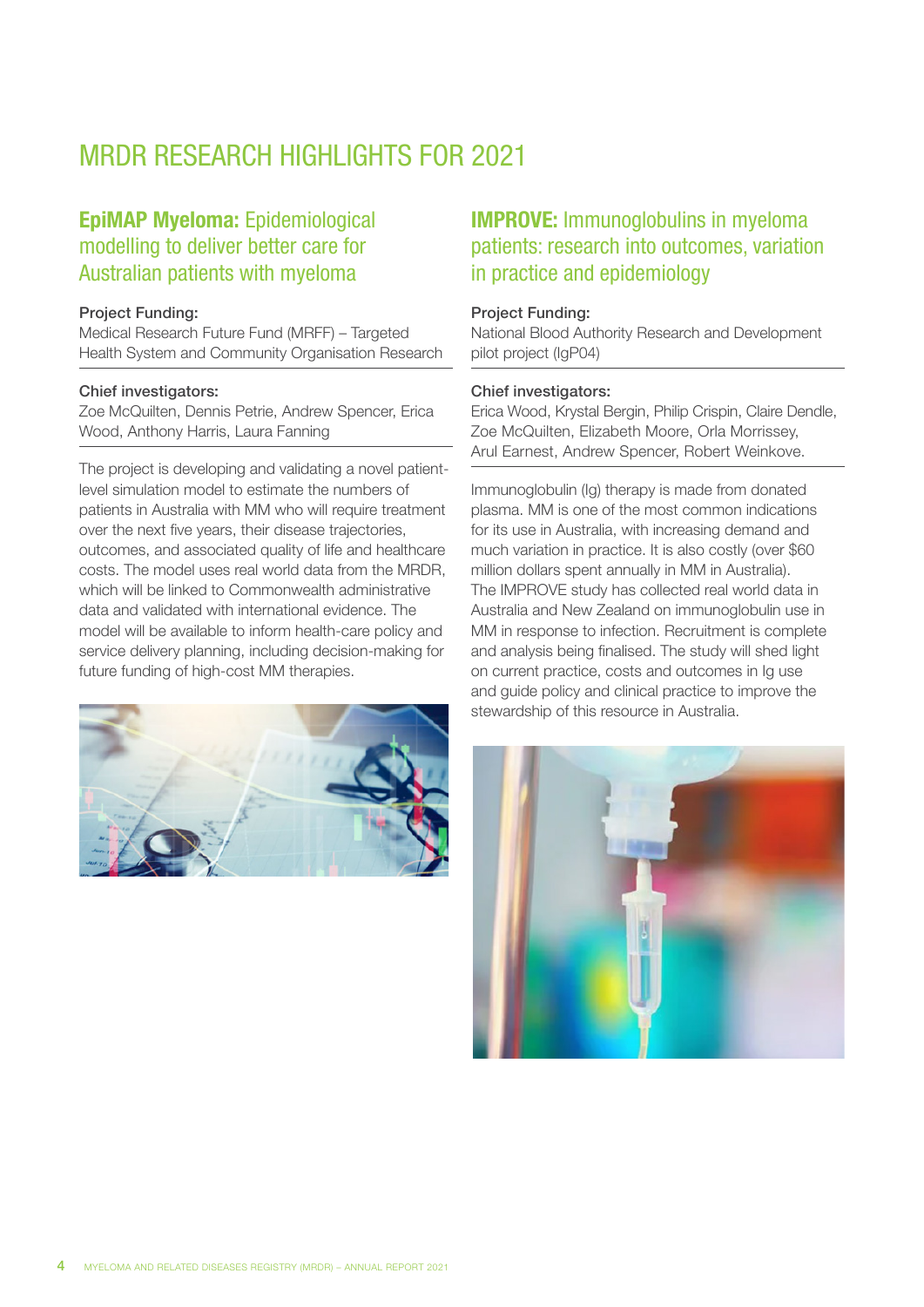MY-PROMPT-2: More efficient delivery of high-cost standard-of-care therapies in relapsed multiple myeloma using real-time feedback of patient-reported outcome measures

### Project Funding:

MRFF – Rare Cancers, Rare Diseases and Unmet Needs

#### Chief investigators:

Andrew Spencer, Claudia Rutherford, John Reynolds, P Joy Ho, Zoe McQuilten, Elizabeth Moore, Tracy King, Erica Wood, Simon Harrison, Adam Irving.

The MY-PROMPT-2 trial will test whether real-time symptom feedback to clinicians improves duration on therapy in patients with relapsed MM receiving standard care. MM treatment is complex and costly, however survival benefits seen in clinical trials are often not reflected in clinical practice, partly because many patients stop therapy early due to side-effects, reducing the survival benefit of optimal therapy duration. If clinicians are aware of emerging symptoms, leading to timely intervention, duration on therapy could be optimised, resulting in more efficient use of these highcost therapies, and better patient outcomes.

## FRAIL-M: Frailty-stratified randomised controlled bayesian adaptive trial of bortezomib versus lenalidomide in transplantineligible myeloma

#### Project Funding:

MRFF – Low Survival Cancers and Diseases

#### Chief investigators:

Andrew Spencer, Zoe McQuilten, Hang Quach, Peter Mollee, Erica Wood, John Reynolds, Ruth Hubbard, Richard De Abreu Lourenco.

The FRAIL-M trial will identify which competing treatment options are more appropriate in transplantineligible myeloma patients according to frailty status. Adapting certain standard treatment regimens according to frailty assessment in this patient group is recommended in Australian guidelines, however it had not been tested in a clinical trial, nor had the two most common treatment options been compared. Findings from this study will address these gaps, and provide a robust framework for optimisation of treatment in transplant-ineligible myeloma patients.





The MRDR encourages and supports all researchers in developing and pursuing their question of interest.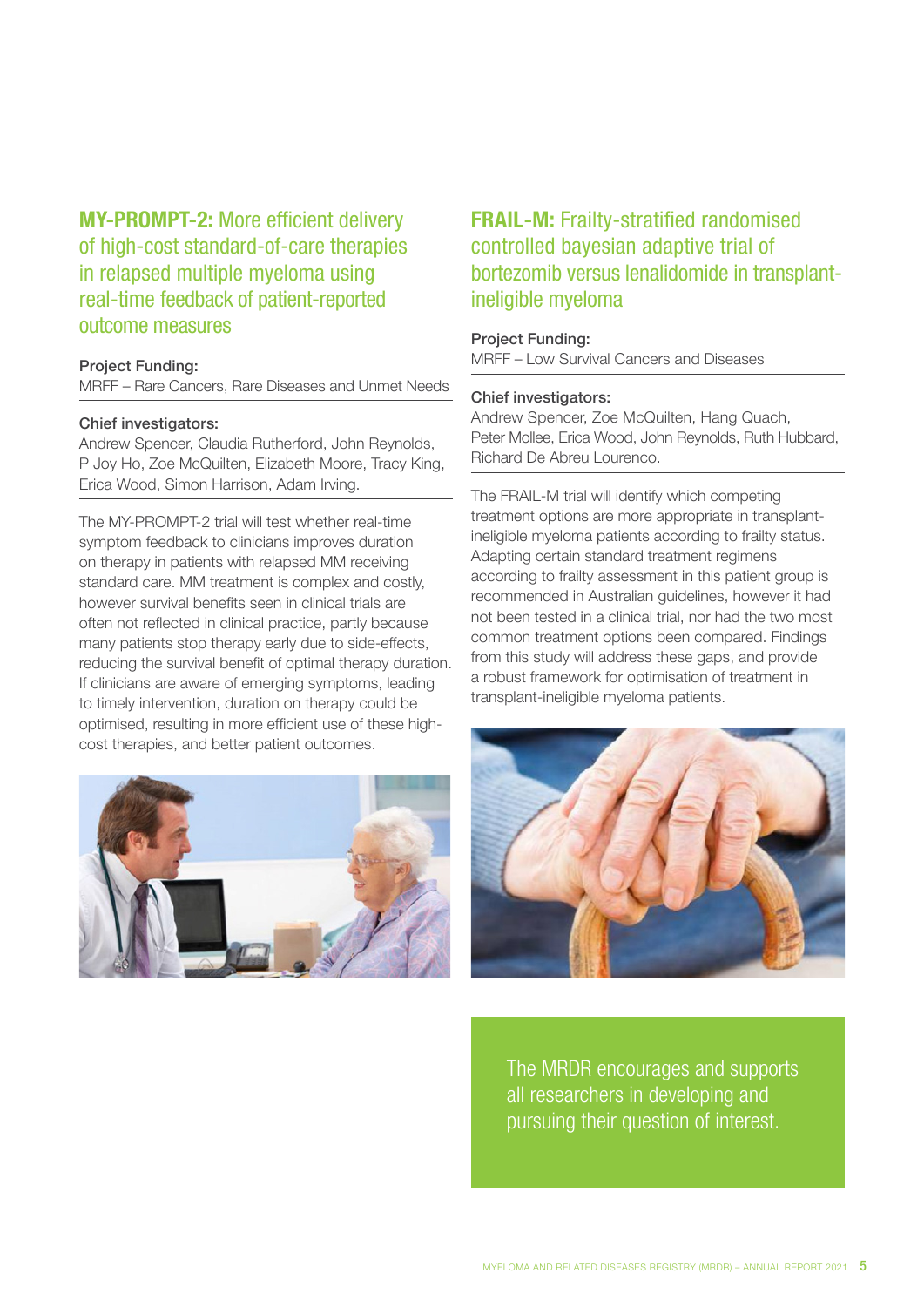## MRDR COLLABORATIONS

## Asia-Pacific (APAC) MRDR

The APAC MRDR is a sister registry to the MRDR in the Asia-Pacific region, and collects the same data to facilitate comparisons between countries. APAC MRDR currently has 19 hospitals in Korea, Malaysia, Singapore, and Taiwan enrolling participants, with close to 1000 patients already and China is soon to join. There is great interest in this region and, in 2020, funders Janssen-Cilag Pty Ltd, approved a further \$5.3 million to support the continuation and expansion of the APAC MRDR. As the data mature, there is great potential for future collaborations with the ANZ MRDR and other research groups.

### <https://apacmrdr.org/>



## Myeloma Australia

Myeloma Australia (MA) is the only myeloma-specific patient advocacy group in Australia. They support, educate, inform, and empower people who are living with MM, and their loved ones. The MRDR and MA work closely together, including through representation on the MRDR Steering Committee, holding the annual MRDR investigator meeting within the National Myeloma Workshop hosted by MA, funding support, and collaboration on grant applications and a range of research projects. The MRDR provides quarterly data reports to MA's Medical and Scientific Advisory Group - the peak body convened to collaborate and facilitate advances and medical care for MM in Australia.

### <https://myeloma.org.au/>



## AMaRC: the Australasian Myeloma Research Consortium

AMaRC is a not-for-profit myeloma clinical trial research group composed of clinicians and scientists who develop and conduct investigator-led early phase and proofof-concept studies, trialing novel drug and biologic products in Australia and New Zealand. AMaRC have valued partnerships with the pharmaceutical industry, the Myeloma Research Group laboratory, the Australasian Leukaemia & Lymphoma Group (ALLG), and Myeloma Australia. In some studies, AMaRC leverages the MRDR's established infrastructure and national site network as a platform for MM trials.

### <https://www.amarconline.org/>

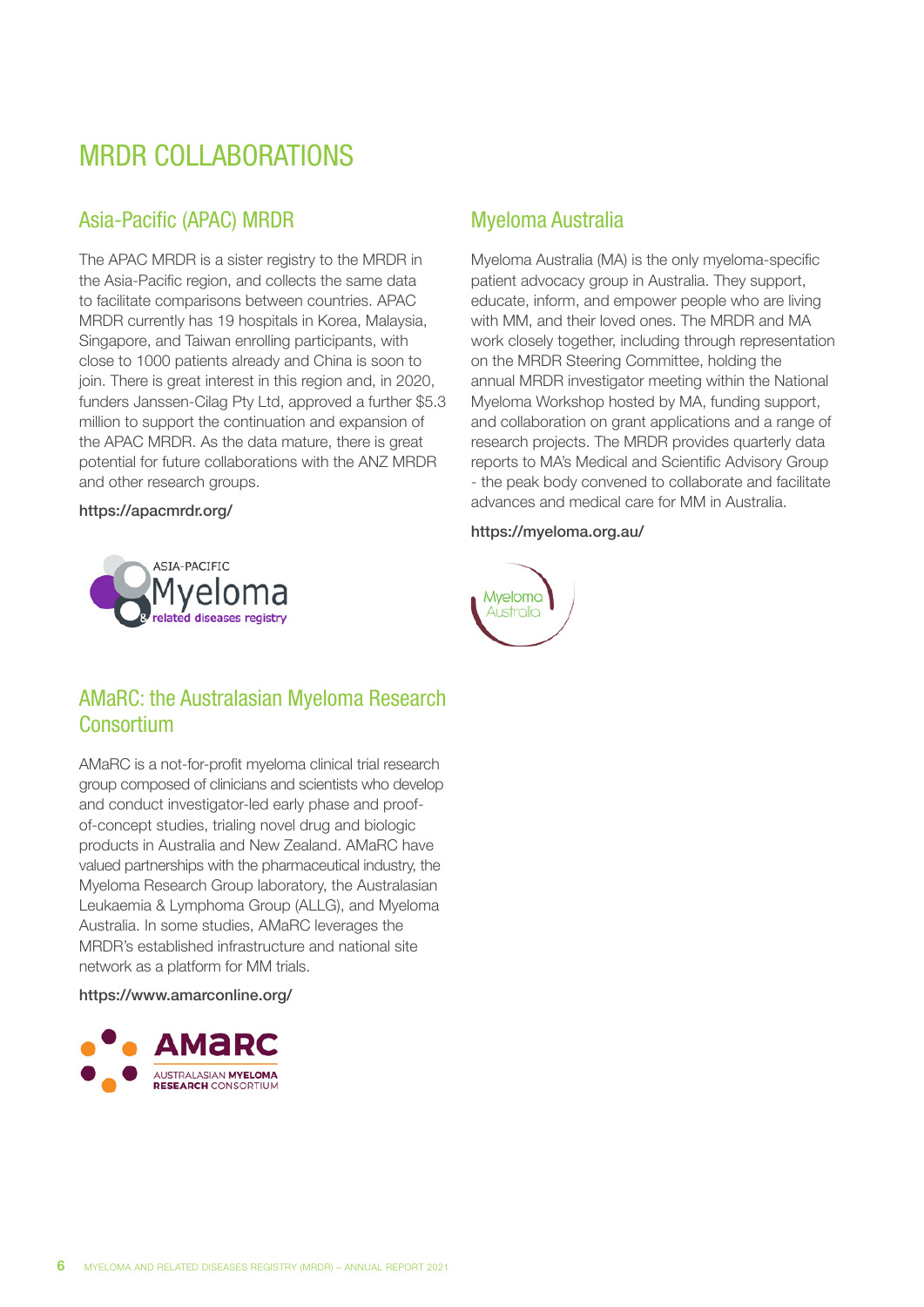## MRDR PEER-REVIEWED PUBLICATIONS TO DATE

Māori and Pacific peoples with multiple myeloma in New Zealand are younger and have inferior survival compared to other ethnicities: a study from the Australian and New Zealand Myeloma and Related Diseases Registry (MRDR)

Elizabeth Moore, Hilary Blacklock, Cameron Wellard, Ruth Spearing, Luke Merriman, Sarah Poplar, Anup George, Bart Baker, Henry Chan, Zoe McQuilten, Erica Wood, Andrew Spencer on behalf of the MRDR investigators. Clin Lymphoma Myeloma Leuk. Epub 8 Apr 2022, in press. [doi.org/10.1016/j.](https://www.clinical-lymphoma-myeloma-leukemia.com/article/S2152-2650(22)00118-5/fulltext) [clml.2022.04.004](https://www.clinical-lymphoma-myeloma-leukemia.com/article/S2152-2650(22)00118-5/fulltext) 

Receiving four or fewer cycles of therapy predicts poor survival in newly diagnosed transplantineligible patients with myeloma who are treated with bortezomibbased induction.

Stephen Boyle, Cameron Wellard, Elizabeth Moore, Hilary Blacklock, Simon Harrison, P Joy Ho, Jay Hocking, Zoe McQuilten, Hang Quach, Ruth Spearing, Erica Wood, Andrew Spencer, Peter Mollee, Myeloma and Related Diseases Registry investigators. Eur J Haematol. 2021 Oct;107(4):497- 499. doi: 10.1111/ejh.13677u

### Real-world utilisation of ASCT in multiple myeloma (MM): a report from the Australian and New Zealand myeloma and related diseases registry (MRDR).

Krystal Bergin, Cameron Wellard, Bradley Augustson, Rachel Cooke, Hilary Blacklock, Simon Harrison, P Joy Ho, Tracy King, Hang Quach, Peter Mollee, Patricia Walker, Elizabeth Moore, Zoe McQuilten, Erica Wood, Andrew Spencer, Australian and New Zealand Myeloma and Related Diseases Registry investigators. Bone Marrow Transplant. 2021 Oct;56(10):2533- 2543. doi: 10.1038/s41409-021- 01308-8

### The myeloma landscape in Australia and New Zealand: the first eight years of the Myeloma and Related Diseases Registry (MRDR).

Krystal Bergin, Cameron Wellard, Elizabeth Moore, Zoe McQuilten, Bradley Augustson, Hilary Blacklock, Simon Harrison, P Joy Ho, Tracy King, Hang Quach, Peter Mollee, Patricia Walker, Erica Wood, Andrew Spencer, Australian and New Zealand Myeloma and Related Diseases Registry investigators. Clin Lymphoma Myeloma Leuk. 2021 Jun;21(6):e510-e520. doi: 10.1016/j.clml.2021.01.01

### Patient-reported outcome measures in multiple myeloma: Real-time reporting to improve care (My-PROMPT) - a pilot randomized controlled trial.

Elizabeth Moore, Tracy King, Erica Wood, Rasa Ruseckaite, Daniela Klarica, Andrew Spencer, P Joy Ho, Hang Quach, Miles Prince, Zoe McQuilten. Am J Hematol. 2020 Jul;95(7):E178-E181. doi: 10.1002/ ajh.25815.

### Renal impairment at diagnosis in myeloma: patient characteristics, treatment, and impact on outcomes. Results from the Australia and New Zealand Myeloma and Related Diseases Registry.

P Joy Ho, Elizabeth Moore, Zoe McQuilten, Cameron Wellard, Krystal Bergin, Bradley Augustson, Hilary Blacklock, Simon Harrison, Noemi Horvath, Tracy King, Peter Mollee, Hang Quach, Christopher Reid, Brian Rosengarten, Patricia Walker, Erica Wood, Andrew Spencer. Clin Lymphoma Myeloma Leuk. 2019 Aug;19(8):e415-e424. doi: 10.1016/j.clml.2019.05.010.

### Myeloma in the Real World: what is really happening?

Krystal Bergin, Zoe McQuilten, Elizabeth Moore, Erica Wood, Andrew Spencer. Clin Lymphoma Myeloma Leuk. 2017 Mar;17(3):133-144.e1. doi: 10.1016/j.clml.2016.12.002.

### Design and development of the Australian and New Zealand (ANZ) myeloma and related diseases registry.

Krystal Bergin, Elizabeth Moore, Zoe McQuilten, Erica Wood, Bradley Augustson, Hilary Blacklock, P Joy Ho, Noemi Horvath, Tracy King, John McNeil, Peter Mollee, Hang Quach, Christopher Reid, Brian Rosengarten, Patricia Walker, Andrew Spencer. BMC Med Res Methodol. 2016 Nov 9;16(1):151. doi: 10.1186/s12874-016-0250-z.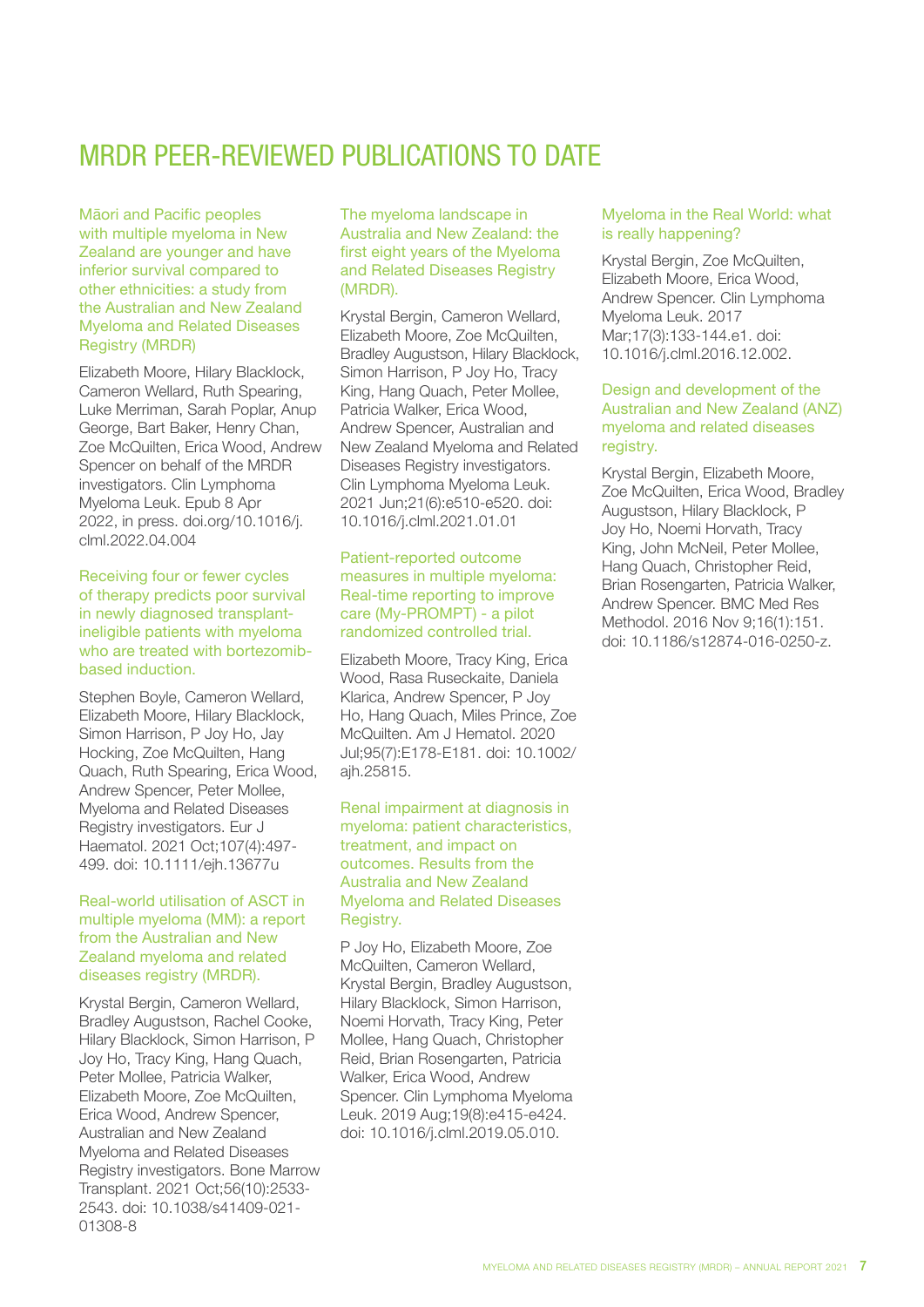## MRDR PRESENTATIONS 2021

### International Society for Quality of Life Research (ISOQOL) 28th Annual Conference, Oct 2021 (virtual)

EQ-5D-5L utility scores at diagnosis and association with improved overall survival in Australian patients with multiple myeloma: Results from the Australian & New Zealand (ANZ) Myeloma and Related Diseases Registry (MRDR) (Oral presentation). Elizabeth Moore, Cameron Wellard, Adam Irving, Erica Wood, Zoe McQuilten, Andrew Spencer.

#### MRDR Annual Investigator and Interest Group Meeting, Sep 2021 (live webinar)

Real world myeloma in ANZ: registry progress and results. Andrew Spencer et al.

Impact of biomarker (SLiM) inclusion to MM diagnostic criteria: diagnosis with SLiM alone versus end organ damage (CRAB) in the ANZ MRDR.

P Joy Ho et al.

Variation in use of Immunoglobulin in patients with myeloma. Khai Li Chai et al.

C-terminal telopeptide 1 (CTX-1) as a marker of high risk for progressing from smouldering to active myeloma. Kate Vandyke et al.

Asia-Pacific MRDR: progress and results. Naomi Aoki et al.

### Blood, Sep 2021 (virtual conference)

The impact of SLiM criteria in myeloma in a real-life population: patient & disease characteristics, treatment and outcome from the ANZ MRDR (Oral presentation) P Joy Ho, Elizabeth Moore, Cameron Wellard, Hang Quach, Hilary Blacklock, Simon Harrison, Emma-Jane McDonald, Zoe McQuilten, Erica Wood, Peter Mollee, Andrew Spencer.

Tandem autologous-allogeneic-SCT in relapsed multiple myeloma: a joint report from the Alfred and Myeloma and Related Diseases Registry (MRDR) (Poster) Aditya Tedjaseputra, Cameron Wellard, Tongted Das, Andrew Spencer.

Causes of death in multiple myeloma in Australia: results from the Australian and New Zealand Myeloma and Related Diseases Registry (Narrated poster) Rosalyn Cao, Elizabeth Moore, Cameron Wellard, Bradley Augustson, Philip Campbell, Simon Harrison, P Joy Ho, Jay Hocking, Tracy King, Zoe K McQuilten, Peter Mollee, H. Miles Prince, Hang Quach, Erica Wood, Andrew Spencer.

Higher EQ-5D-5L utility scores at diagnosis are associated with improved overall survival in Australian patients with multiple myeloma: Results from the Australian & New Zealand (ANZ) Myeloma and Related Diseases Registry (MRDR) (Narrated poster) Elizabeth Moore, Cameron Wellard, Adam Irving, Erica Wood, Zoe McQuilten, Andrew Spencer.

### International Myeloma Workshop, Sep 2021 (hybrid conference, Vienna-based)

The impact of SLiM criteria in myeloma in a real-life population: clinical characteristics, treatment and outcome from the Australian and New Zealand Myeloma and Related Diseases Registry (MRDR) (Narrated poster) P Joy Ho, Elizabeth Moore, Cameron Wellard, Hang Quach, Hilary Blacklock, Simon Harrison, Emma-Jane McDonald, Zoe McQuilten, Erica Wood, Peter Mollee, Andrew Spencer.

Tandem autologous + nonmyeloablative allogeneic stem cell transplantation in relapsed multiple myeloma: an Australian joint report from the Alfred and Myeloma and Related Diseases Registry (MRDR) (Poster)

Adi Tedjaseputra, Cameron Wellard, Tongted Das & Andrew Spencer.

### Nursing Symposium, International Myeloma Workshop, Sep 2021

Higher EQ-5D-5L utility scores at diagnosis are associated with improved overall survival in Australian patients with multiple myeloma: Results from the Australian & New Zealand (ANZ) Myeloma and Related Diseases Registry (MRDR) (Oral presentation) Elizabeth Moore, Cameron Wellard, Adam Irving, Erica Wood, Zoe McQuilten, Andrew Spencer.

### Using PROMs 'Down-under' – Supported by ISOQOL, July 2021 (virtual Sydney-based conference)

Patient-reported outcome measures in multiple myeloma: real-time reporting to improve care (My-PROMPT) - a pilot randomised controlled trial (Oral presentation) Elizabeth Moore, Tracy King, Erica Wood, Daniela Klarica, Rasa Ruseckaite, Andrew Spencer, P Joy Ho, Miles Prince, Hang Quach, Alicia Snowden, Zoe McQuilten.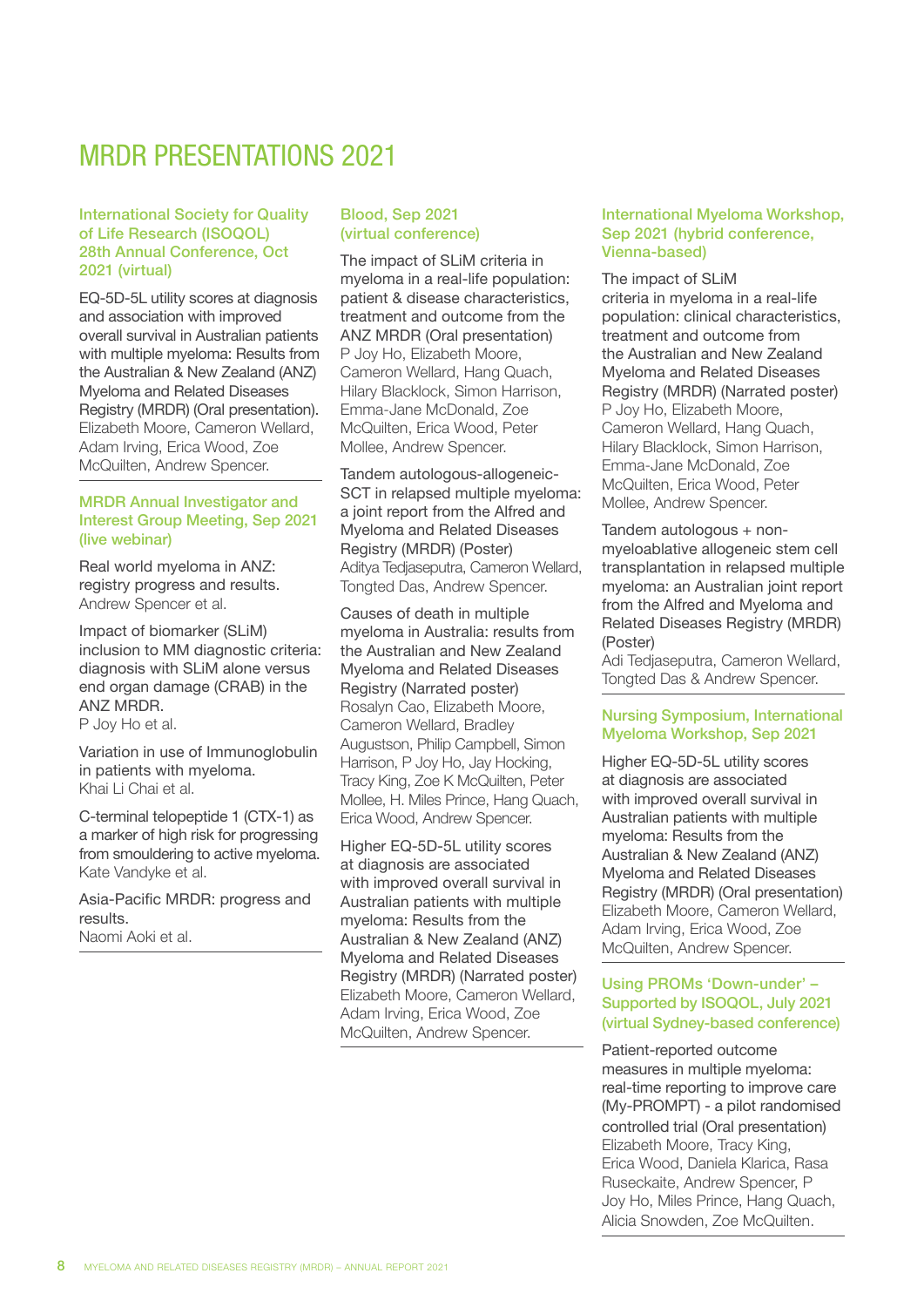## MRDR SITES AND PRINCIPAL INVESTIGATORS

Adelaide Cancer Centre: Stanley Cheung Alfred Hospital: Andrew Spencer Austin Hospital: Andrew Lim Bairnsdale Regional Health Service: Amanda Ormerod Ballarat Hospital: Swe Htet Border Medical and Oncology: Anish Puliyayil Box Hill Hospital: Jay Hocking Cabrini Hospital: Gaurav Srivastava Calvary Mater Newcastle: Wojt Janowski Canberra Hospital: James D'Rozario Central Coast Haematology: Cecily Forsyth Central Gippsland Health Service: Amanda Ormerod Christchurch Hospital: Emma-Jane McDonald Concord Hospital: Jane Estell Dunedin Hospital: Ian Morison Epworth Freemasons Hospital: Miles Prince Flinders Medical Centre: Craig Wallington-Gates Frankston Hospital: Patricia Walker Geelong Hospital: Philip Campbell Griffith Hospital: Nada Hamad Hollywood Private Hospital: Bradley Augustson ICON Cancer Care: Ian Irving Latrobe Regional Hospital: Tricia Wright Launceston General Hospital: Jessica Heenan Lismore Hospital: Louise Imlay Liverpool Hospital: Sylvia Ling Lyell McEwin Hospital: Stanley Cheung Middlemore Hospital: Rajeev Rajagopal

Monash Medical Centre: Michael Low Nelson Hospital: Luke Merriman Nepean Cancer Centre: Anita Shetty Northern Hospital: Rachel Cooke North Shore Hospital: Henry Chan Orange Health Service: Charmaine Wong Palmerston North Hospital: Bart Baker Peter Mac / Royal Melbourne: Simon Harrison Princess Alexandra Hospital: Peter Mollee Royal Adelaide Hospital: Noemi Horvath Royal Brisbane & Women's Hospital: Nicholas Weber Royal Darwin Hospital: Tina Noutsos Royal Hobart Hospital: Nick Murphy Royal North Shore Hospital: Ian Kerridge Royal Prince Alfred Hospital: P Joy Ho Sir Charles Gairdner Hospital: Bradley Augustson St George Hospital: Sundra Ramanathan St Vincent's Hospital, Melbourne: Hang Quach St Vincent's Hospital, Sydney: Nada Hamad Sunshine Hospital: William Renwick Sunshine Coast University Hospital: Anthony Powell Tamworth Hospital: Israfil Baluwala Toowoomba Hospital: Howard Mutsando Townsville Hospital: Andrew Birchley Wagga Wagga Hospital: Nada Hamad Wellington Hospital: Anup George Whangarei Hospital: Sarah Poplar